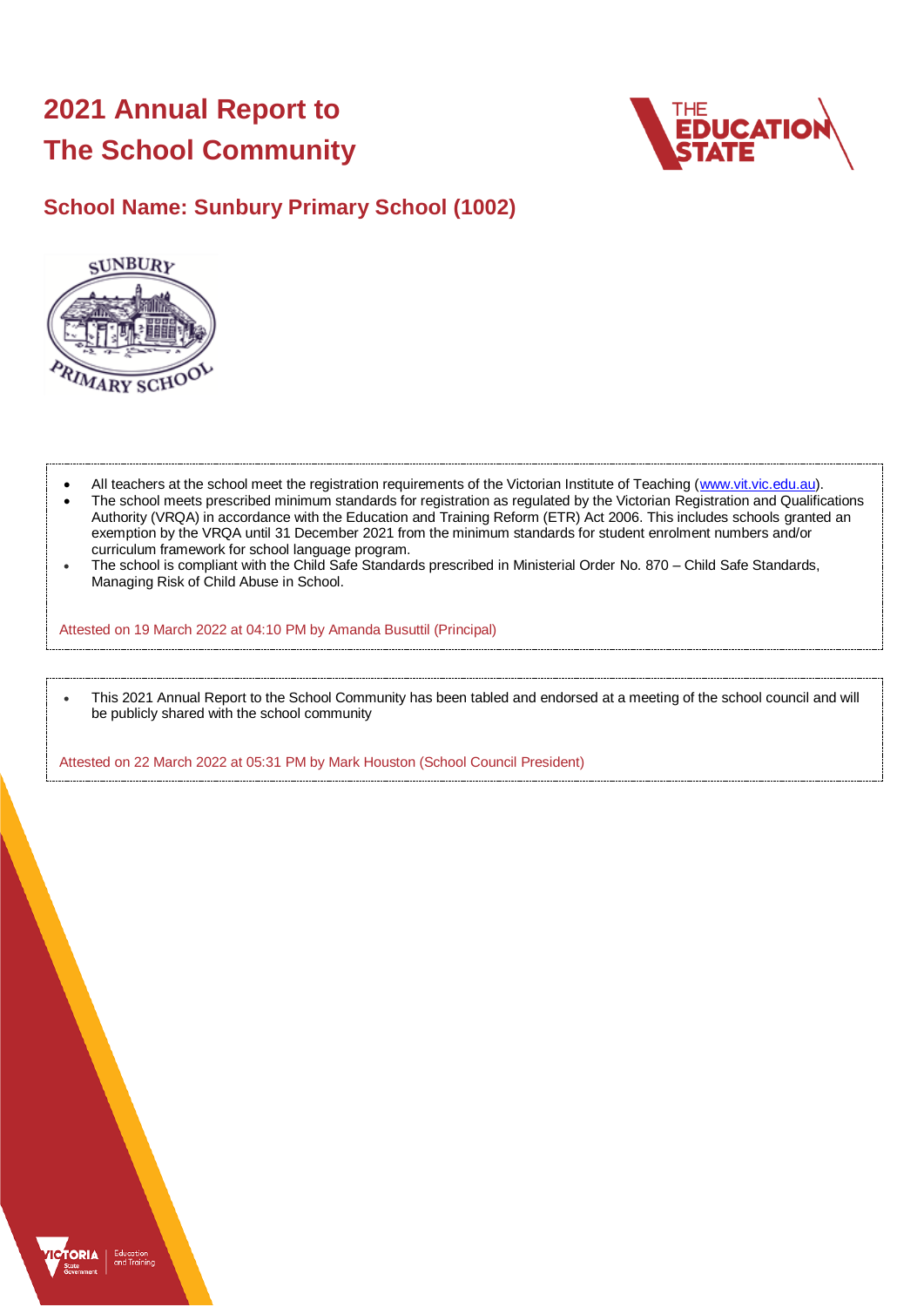

## How to read the Annual Report

## What does the *'About Our School'* commentary section of this report refer to?

The 'About our school' commentary provides a brief background on the school, an outline of the school's performance over the year and future directions.

The 'School Context' describes the school's vision, values and purpose. Details include the school's geographic location, size and structure, social characteristics, enrolment characteristics and special programs.

The 'Framework for Improving Student Outcomes (FISO)' section includes the improvement initiatives the school has selected and the progress they have made towards achieving them through the implementation of their School Strategic Plan and Annual Implementation Plan.

## What does the *'Performance Summary'* section of this report refer to?

The Performance Summary includes the following:

### **School Profile**

- student enrolment information
- the school's 'Student Family Occupation and Education' category
- a summary of parent responses in the Parent Opinion Survey, shown against the statewide average for Primary schools
- school staff responses in the area of School Climate in the School Staff Survey, shown against the statewide average for Primary schools

### **Achievement**

- English and Mathematics for Teacher Judgements against the curriculum
- English and Mathematics for National Literacy and Numeracy tests (NAPLAN).

### **Engagement**

Student attendance at school

### **Wellbeing**

Student responses to two areas in the Student Attitudes to School Survey:

- Sense of Connectedness
- Management of Bullying

Results are displayed for the latest year and the average of the last four years (where available). As NAPLAN tests were not conducted in 2020, the NAPLAN 4-year average is the average of 2018, 2019 and 2021 data in the 2021 Performance Summary.

## Considering COVID-19 when interpreting the Performance Summary

The Victorian community's experience of COVID-19, including remote and flexible learning, had a significant impact on normal school operations in 2020 and 2021. This impacted the conduct of assessments and surveys. Readers should be aware of this when interpreting the Performance Summary.

For example, in 2020 and 2021 school-based surveys ran under changed circumstances, and NAPLAN was not conducted in 2020. Absence and attendance data during this period may have been influenced by local processes and procedures adopted in response to remote and flexible learning.

Schools should keep this in mind when using this data for planning and evaluation purposes.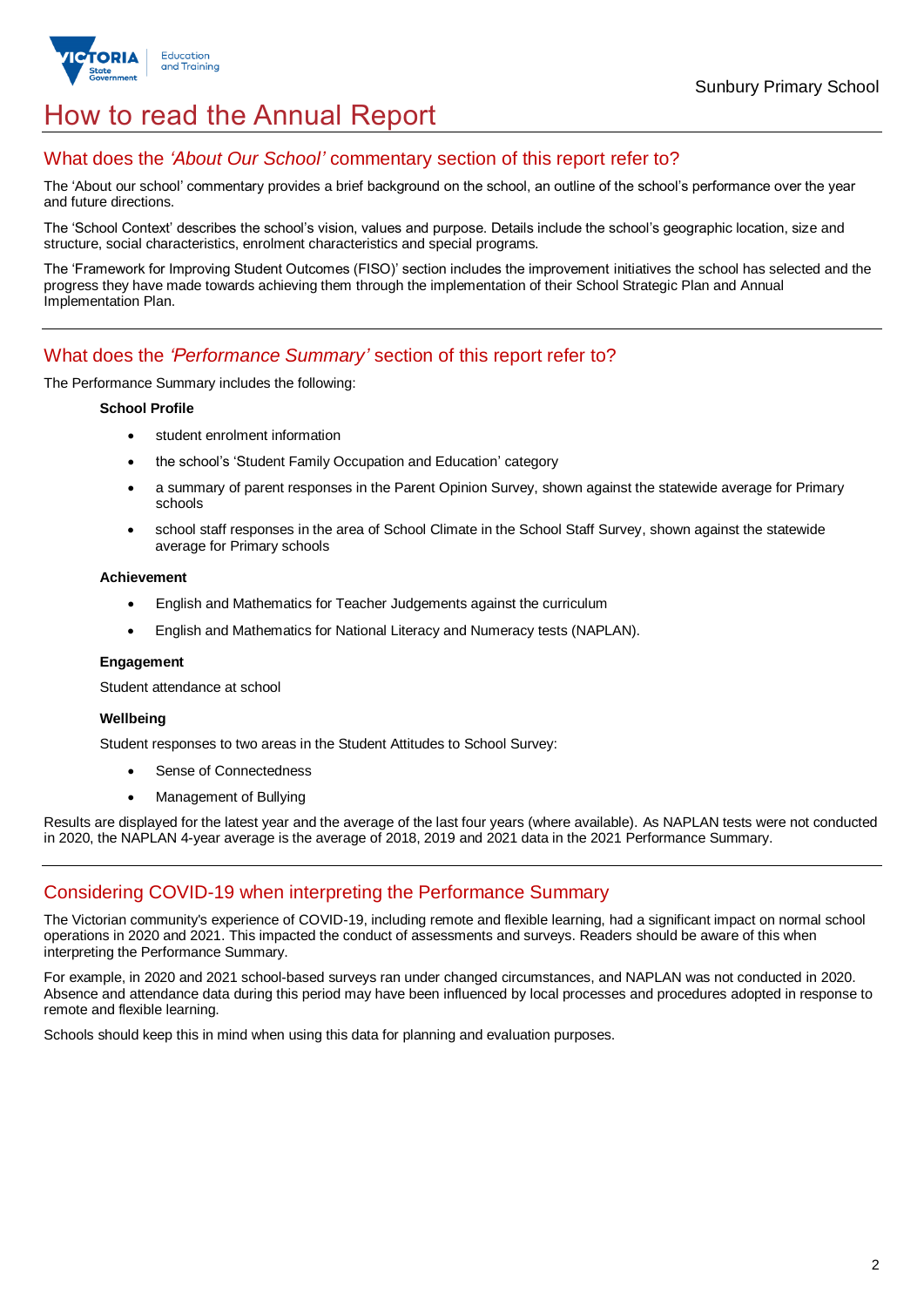

## How to read the Annual Report (continued)

### What do *'Similar Schools'* refer to?

Similar Schools are a group of Victorian government schools with similar characteristics to the school.

This grouping of schools has been created by comparing each school's socio-economic background of students, the number of non-English speaking students and the school's size and location.

## What does *'NDP'* or '*NDA*' mean?

'NDP' refers to no data being published for privacy reasons or where there are insufficient underlying data. For example, very low numbers of participants or characteristics that may lead to identification will result in an 'NDP' label.

'NDA' refers to no data being available. Some schools have no data for particular measures due to low enrolments. There may be no students enrolled in some year levels, so school comparisons are not possible.

Note that new schools only have the latest year of data and no comparative data from previous years. The Department also recognises unique circumstances in Specialist, Select Entry, English Language, Community Schools and schools that changed school type recently, where school-to-school comparisons are not appropriate.

## What is the *'Victorian Curriculum'*?

The Victorian Curriculum F–10 sets out what every student should learn during his or her first eleven years of schooling. The curriculum is the common set of knowledge and skills required by students for life-long learning, social development and active and informed citizenship.

The Victorian Curriculum is assessed through teacher judgements of student achievement based on classroom learning.

The curriculum has been developed to ensure that school subjects and their achievement standards enable continuous learning for all students, including students with disabilities.

The 'Towards Foundation Level Victorian Curriculum' is integrated directly into the curriculum and is referred to as 'Levels A to D'.

'Levels A to D' may be used for students with disabilities or students who may have additional learning needs. These levels are not associated with any set age or year level that links chronological age to cognitive progress (i.e., there is no age expected standard of achievement for 'Levels A to D').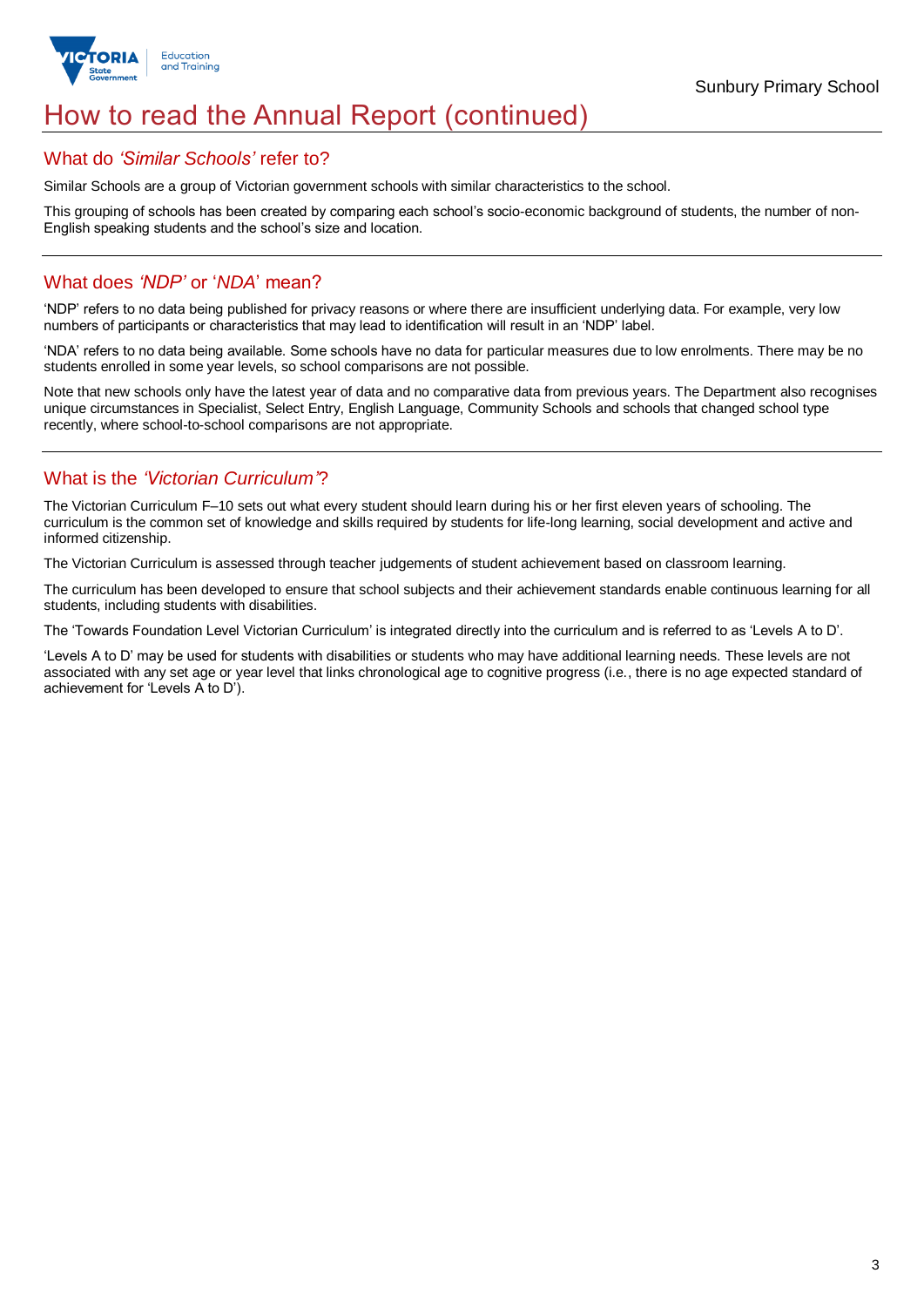

## **About Our School**

## School context

At Sunbury Primary School, all students are empowered to learn and achieve, engaging in collaborative learning opportunities that foster curiosity, creativity and critical thinking. Students actively seek out challenges and view obstacles as opportunities to learn and grow in the pursuit of personal excellence. Our students experience a strong sense of connectedness with self, others and our communities, contributing to shaping the world around them.

School enrolment in 2021 is 398. The school is organised to provide low class sizes across the school in composite class arrangements. Specialist programs operate to support school priorities and to take advantage of the teaching capital available to the school. In 2021 the school was able to offer literacy intervention through the Tutor Learning Initiative to 61 students. To further support student learning the school is involved in various networks with a focus on teaching excellence. The School Family Occupation index of the school is 0.30.

Sunbury Primary School can trace its origins to 1869 as the first school in the local area. It was relocated in 1999 to Jacksons Hill on the southern boundary of the township of Sunbury, located approximately 35 kilometres northwest of Melbourne, within the city of Hume.

The school is housed in refurbished, heritage-listed bluestone and weatherboard buildings. Children enjoy school facilities which include modern classrooms, specialist art and music facilities, library and hall. Landscaped grounds feature historically significant trees and a horticulture centre, The Patch. The playground facilities include an oval, soccer field, basketball court, tennis courts, passive recreation areas and play equipment including an industrial playground matched to the different physical and social stages of development. In 2021 the planned capital works project was completed with a new multipurpose and STEM building and a new library, resource centre and canteen building available to students from Term 2, 2021. Maintenance to the existing buildings and landscape continue to enhance the physical environment and teaching and learning experiences for our children, with further planned maintenance in 2022.

Teachers work within Professional Learning Communities with a focus on improving student outcomes through collaborative practices, reflection and feedback. Within the Teaching and Learning Inquiry Cycle teams diagnose student learning needs to plan, implement and evaluate teaching responses to an identified problem of practice. PLCs at Sunbury Primary School are focused on continuous improvement by linking the learning needs of students with the professional learning and practices of teachers.

At Sunbury Primary School we believe that relationships are fundamental to the educational and social development of children and young people and that school improvement can be further supported and achieved with a genuine commitment to structure and support community conversations to develop our capacity. Partnerships with parents are highly valued with parental participation in school programs and through consultation, in order to create the best possible learning opportunities for our students. The school values are: Be curious; Be courageous; Be mindful; and Act with integrity.

Our staffing profile comprises one Principal and 2x Assistant Principals, 1x Learning Specialist (Student Voice and Agency), 25x teachers (20.4 EFT) 1x Tutor (0.65 EFT), 6x part-time Education Support staff, 3x office administration staff and 1x maintenance manager.

## Framework for Improving Student Outcomes (FISO)

Goal setting practices across Reading, Writing and Number and Algebra has continued to strengthen, with processes in place to share this information with both students and families. Teachers' increased data literacy and the school's formative assessment practices assist with the identification of learning goals based on student data. The coconstruction of goals and the understanding of how to differentiate within the teaching and learning sequence (and instructional model) requires further focus in 2022 through coaching.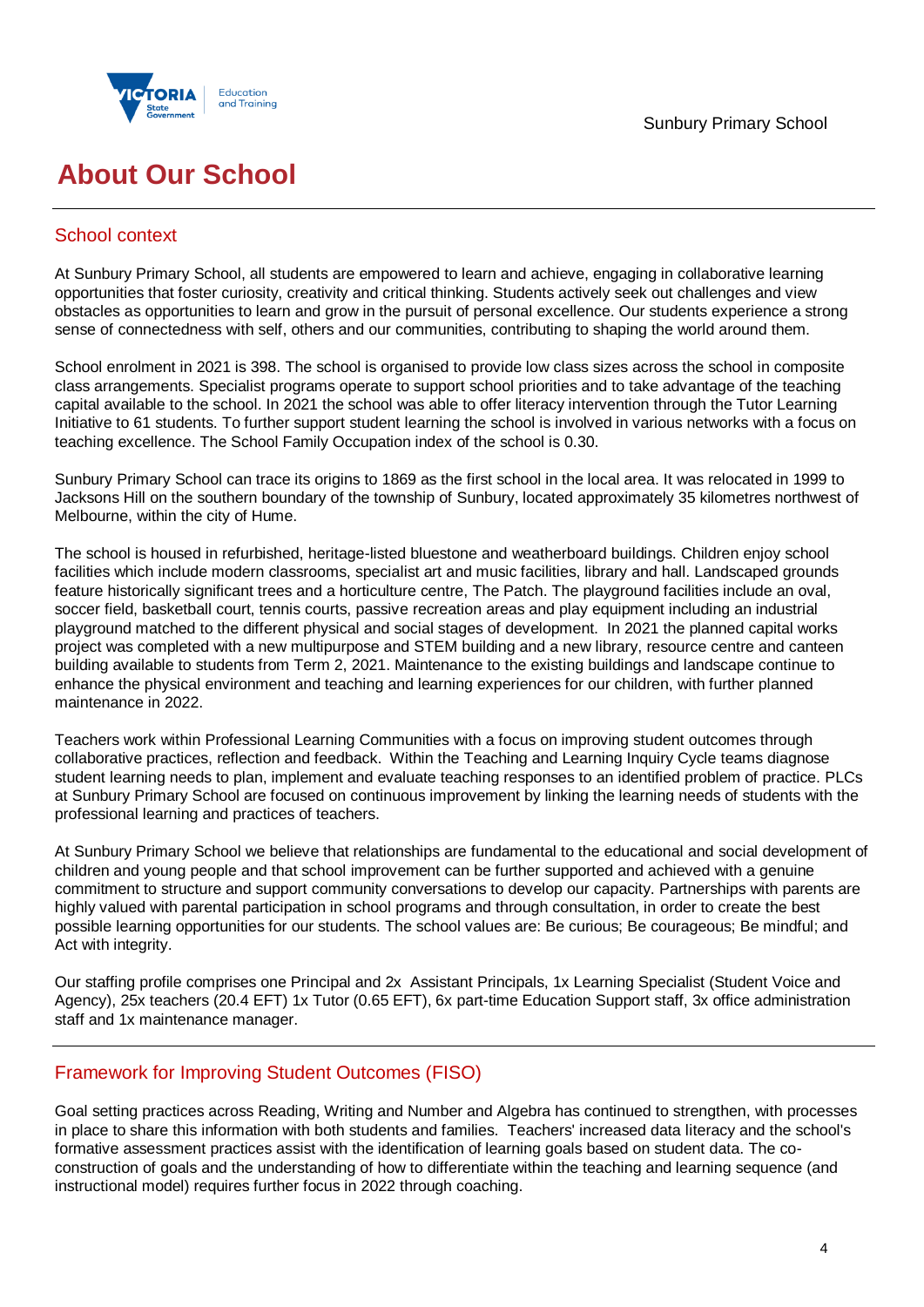

Sunbury Primary School delivered on our key improvement strategy to work as an evidence informed professional learning community. Teams worked within a Professional Learning Community model, facilitating teaching and learning inquiries using the FISO improvement cycle. Teams worked collaboratively to understand a clear continuum of learning and assessment practices, accessing professional learning opportunities to strengthen teaching and learning (face-to-face and remote and flexible). Teachers developed their capacity to moderate and use student assessment data throughout cycles of learning. Teams developed diagnostic assessments throughout the phases of the inquiry cycle to inform teaching and learning. Once a problem of practice and theory of action was identified, PLCs engaged in professional learning to build their capacity to bridge the gap between their knowledge and identified student needs. Once again, during the period of remote and flexible learning, team-based PLCs were observed by other Hume Moreland Network schools as outlined in our PLC Link School Implementation Plan. Remote observations were facilitated where schools had an opportunity to observe, and then provide reflection and feedback.

Sunbury Primary School delivered on our key improvement strategy addressing learning catch up and extension. The school has embedded processes and practices to build the data literacy of teachers to inform understanding of student needs and progress, and identify students requiring additional support. With staff input, we have established a response to intervention (RTI) framework and operated small group tutoring programs aligned with RTI as part of the tutor learning initiative. Our data indicates shows that 75% of the 61 students who accessed intervention in 2021 made 12 months or greater growth - an attestation to our RTI framework and explicit instruction. Student performance and growth was further supported through the school's embedded and highly successful PLC structures which support teacher collaboration and reflection. Our collaboratie practices, such as coaching supported the revisiting and strengthening of the use of HITS in classrooms, with a focus on Explicit Teaching and Feedback.

Sunbury Primary School delivered on our key improvement strategy to build teacher capacity to have a consistent understanding of student agency and voice. In 2021, our Learning Specialist for Student Voice and Agency continued with a coaching allocation, working primarily in the Year 3-6 classes. Together with team leaders, the inception of Immersion Days were developed. Students were 'immersed' in interactive and engaging learning experiences to capture their questions around the inquiry concept in focus. This new way of planning, with the introduction of student voice has led to deeper inquiries and higher levels of engagement. Some associated AIP actions and professional development plans within this key improvement strategy were modified to suit remote and flexible learning.

Sunbury Primary School delivered on our key improvement strategy to build the school's capacity to collaborate in learning partnerships both within and beyond the school community. Important home/school partnerships were strengthened in 2021, as the community worked together to find a remote and flexible teaching and learning model that suited all stakeholders. The school provided timely and frequent communication in regards to all processes. Regular contact was made with parents/carers to maintain effective partnerships. In 2021 the school re-visioned our student reporting practices and shifted from traditional semesterly reports to progressive (termly) reports. Review of this process included valuable feedback and input from our 2020 School Council. Families now receive timely and current information regarding student performance (against the Victorian Curriculum standards) and student growth (against personal goals) every 10 weeks. In 2022, these practices will be strengthen further with the introduction of the Seesaw platform as a space to share student learning, evidence of growth towards goals, and reflection almost instantaneously.

## Achievement

### Victorian Curriculum – Teacher Judgements:

In the area of Student Learning, Sunbury Primary School achieved at a level similar to other schools in the State. The school's English Victorian Curriculum results were similar to the average result in comparison to all State government primary schools. The school's Mathematics Victorian Curriculum results were above the average result in comparison to similar schools and all State government primary schools.

### 2021 Year 3 NAPLAN:

Students in Year 3 performed below the State mean in Reading and Numeracy, however the school's four-year averages of students achieving in the top 3 bands in both Reading and Numeracy remains similar to the State's fouryear averages.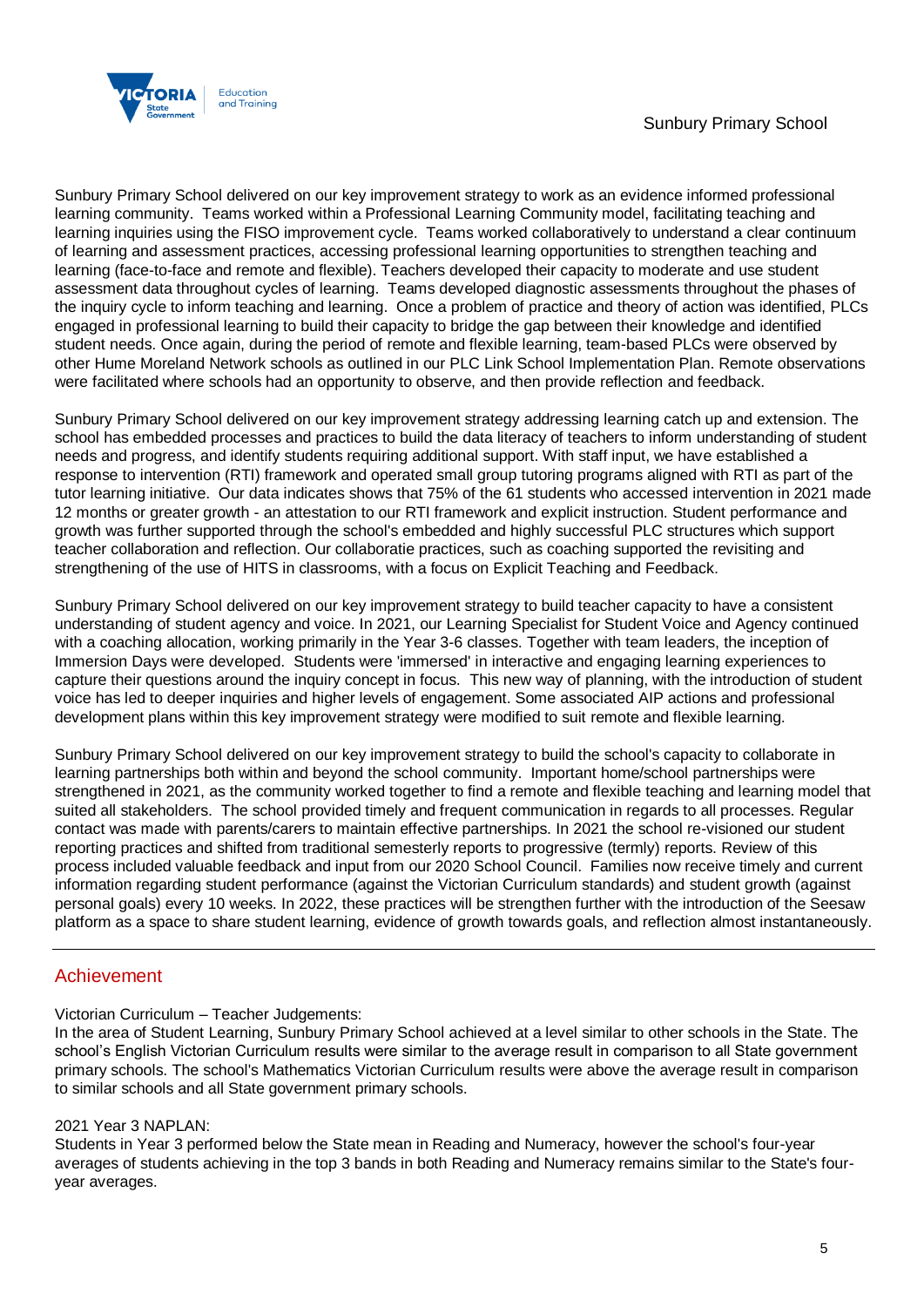Sunbury Primary School



50% of students in Year 3 are performing in the Top 2 Bands for Reading. There has been an increase from 6% to 13% of students in the Bottom 2 Bands (this also includes exempt students).

35% of students in Year 3 are performing in the Top 2 Bands for Numeracy which is a significant decrease from 53% in 2019. There has also been an increase from 5% to 20% of students in the Bottom 2 Bands (this also includes exempt students).

2021 Year 5 NAPLAN:

Students in Year 5 have performed similar to the State mean in all NAPLAN assessments. The school's four-year averages of students achieving in the top 3 bands in both Reading and Numeracy remains similar to the State's four year averages.

40% of students in Year 5 are performing in the Top 2 Bands for Reading – this is a significant increase from 19% in 2021. There has been a significant decrease from 19% to 5% of students in the Bottom 2 Bands (this also includes exempt students).

15% of students in Year 5 are performing in the Top 2 Bands for Numeracy – this is a decrease from 29% in 2019. There has been a decrease from 12% to 7% in 2021 of students in the Bottom 2 Bands (this also includes exempt students).

In 2021, the school committed to building on pedagogical practices through the work of Professional Learning Communities. Our Instructional Leaders continued to strengthen their capacity to facilitate the PLC Inquiry with rigour and fidelity. A strong and deliberate focus on understanding the different stages of the improvement cycle and developing documentation and processes to support each stage was established. Our PLC instructional leaders continued to develop their understanding of fit-for-purpose assessments and build their capacity to lead this work with their PLTs. Upon reflection, data literacy , systems and structures and curriculum planning and assessment are now embedded practices within our PLC.

Performance in Reading, both high achievement and growth is reflective of the considerable focus in this area over the past 3-4 years. A strong instructional model featuring the high impact strategies, coupled with a well-documented Guaranteed and Viable Curriculum, including Essential Learnings and Proficiency Scales have contributed to these achievements. Planning is streamlined and we are beginning to see evidence of authentic differentiated learning experiences for students aligned to their personal goals.

The writing benchmark data indicates a positive trajectory, with 77.5% of Yr. 5 students meeting or above benchmark. A shift in the teaching of writing occurred late in 2020, with a stronger focus on engagement in writing. An analysis of our NAPLAN writing data shows that if students have a clear and well developed idea for writing, then they attain a greater overall score in all other 'authorial' factors in writing. The secretarial aspects of writing, including spelling, conventions, sentence structure and paragraphs require further focus. A stronger and more sustained focus on phonics in Foundation to support language development across both reading and writing is indicative of the direction of teaching and learning in the early years.

## Engagement

Attendance - Our students are absent from school an average of 18 days per year. This figure is higher than the school's absence data over the past 4 years (16.5 days average). There is a 90% average attendance rate across the P-6 cohort, with the Prep cohort recording the lowest attendance in 2021 (89%) and the Year 1 cohort recording the highest attendance at 93%.

Absence is a lead indicator for achievement and engagement outcomes. Research demonstrates that there is a strong correlation between student attendance and learning outcomes and that even small amounts of absences are associated with substantial falls in outcomes. Missing more than 20 days of school each year (equivalent to four weeks out of the school year) is certainly an indicator of chronic absence issues in the primary years. We have identified 30% of the students at Sunbury Primary School (more than a third of our 2021 prep cohort are represented in this data) are absent 20 or more days each year. In 2021, the following strategies were implemented to respond to student absences:

- SMS messages sent to parents and carers requesting notification for any absences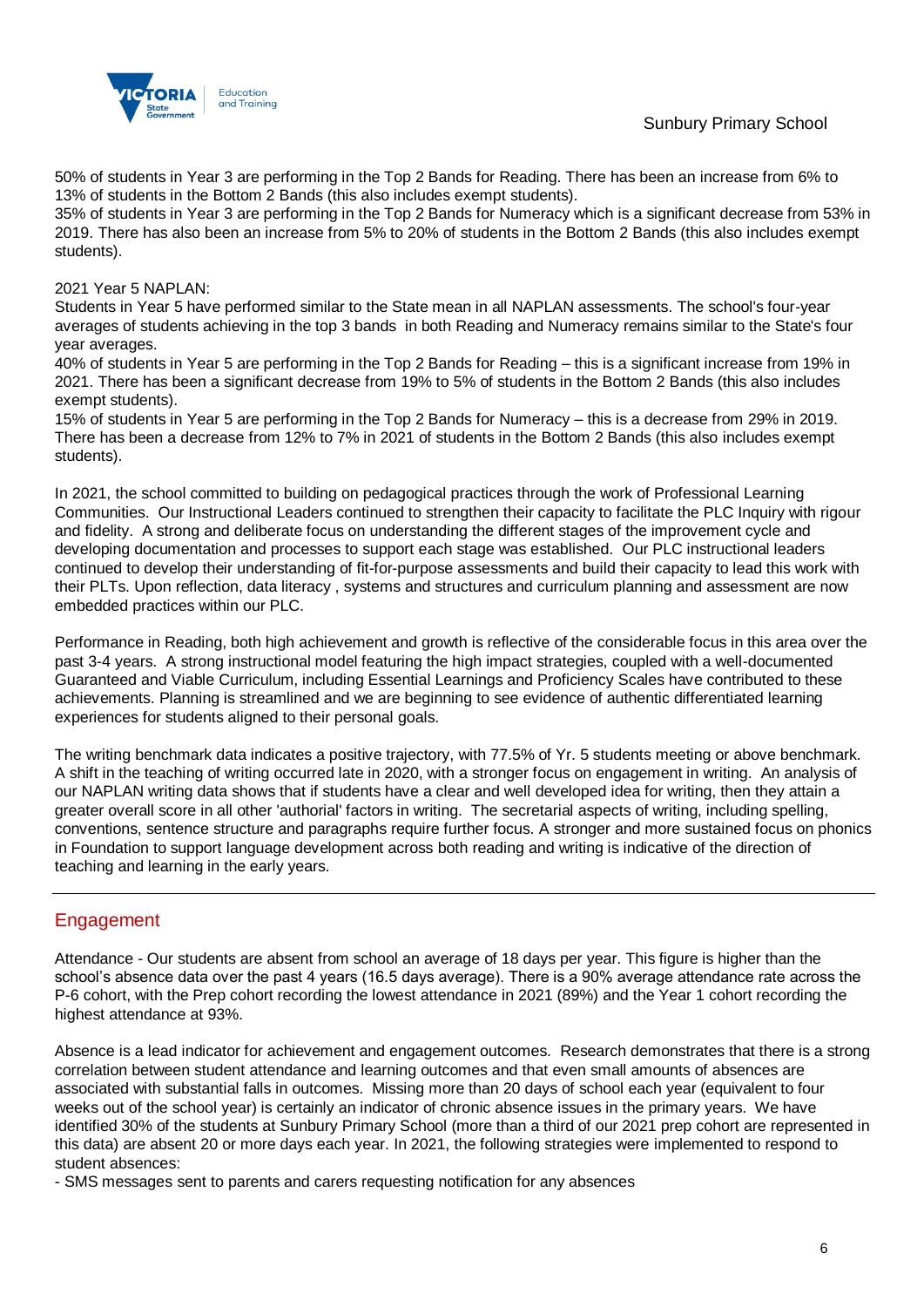

- phone calls and emails made after extended periods of absences
- Attendance plans developed with targeted goals and strategies to support increased attendance

### 2021 Attitudes to School Survey:

We are starting from a low point and in 2021 the Year 5/6 perceptions decreased (in some aspects, significantly). It is important to note that this data collection occurred during a period of remote and flexible learning, which is reflective of the students responses to stimulating learning and learner confidence. A positive trajectory over a four-year period is evident, with our best responses provided in 2019. In comparison to similar schools, which provide a higher positive response than State, our students have positively endorsed (3 on a 4 point scale):

- attitudes to absences
- emotional awareness and regulation
- student voice and agency
- NOT experiencing bullying
- reported high resilience

High expectations has recorded the highest response (95%) for a third year in a row, followed by self-regulation and goal setting. Stimulating Learning recorded the greatest increase over the past three years in positive perceptions in 2019, therefore it is expected that with the return to face-to-face teaching and no further remote learning periods, stimulating learning should increase in 2022.

In 2022, we will continue with a focus on Learner Voice and Agency. Goal setting and feedback will remain our two priorities to support engagement, motivation and active participation. The school is in the second year of a cyclical process to co-construct specific learning goals, informed by timely feedback and multiple sources of student data. Greater opportunities to include student voice at the planning and design phase of teaching and learning will be strengthened.

## **Wellbeing**

In 2021, the school modified the delivery of health and wellbeing supports to students and their families due to the ongoing pandemic and circumstances this presented. Students identified as 'vulnerable' were offered/provided onsite care and supervision, or alternatively school contacts would work closely with the families to support students academically, socially and emotionally. Daily check-ins were a part of the attendance processes, and the school monitored engagement closely, identifying students who required additional support or were at risk of disengaging. The school also worked closely with external agencies and support services throughout the year. Teams also created surveys and opportunities during 'live sessions' to capture how students were feeling and address any concerns/issues that may have presented. Health and wellbeing supports such as access to Employee Assistance Program (onsite and remotely) were prioritised for staff. A communication/support structure was developed (along with our PLC model), ensuring staff remained connected and supported whilst working remotely.

In 2021 85% of students reported positive perceptions to not having experienced bullying at school. These results are higher than State, Network and similar schools. All factors within the domain 'school safety' reported on average 80% positive perceptions to all three factors - an advocate at school; managing bullying and responding to diversity consistent with responses across State and similar schools. Although 85% of students have indicated a positive endorsement for 'advocate at school', in comparison to State and similar schools we are lagging. Further data will be collected in 2022, using the Pivot Survey to explore this factor further.

### Finance performance and position

The School managed its staff and resources within the limitations of the Student Resource Package. The school remains in a satisfactory financial position, being able to operate with a small surplus. Careful workforce planning has enabled the school to expend more money into curriculum budgets in order to support improved outcomes and achieve the goals of the Annual Implementation Plan. In 2021, significant funds were allocated to updating the learning environment - 85% of all learning spaces are now fitted out with new flexible furniture to support the teaching and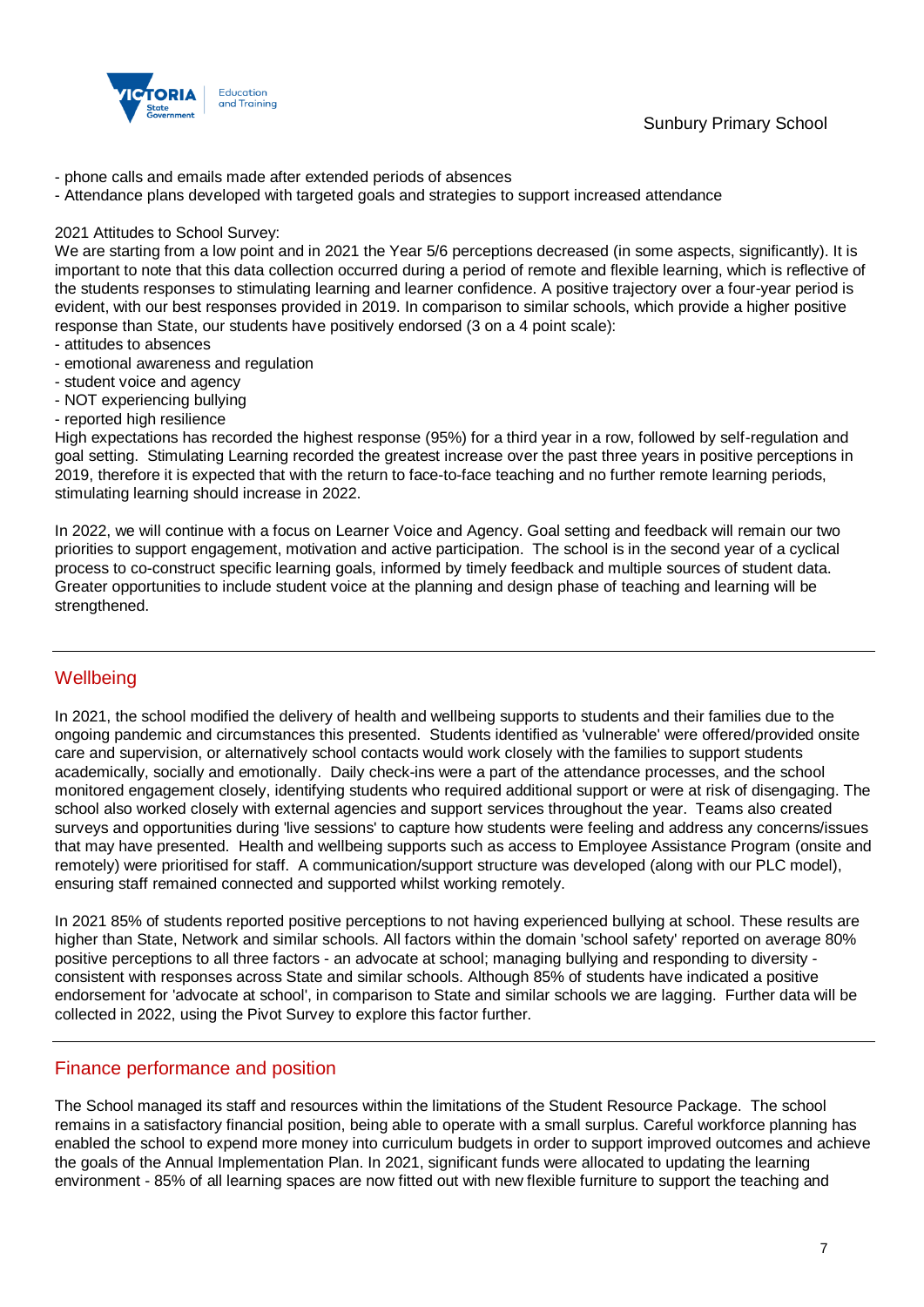

learning. The school also received additional funding through the PLC Links School initiative to employ a 0.6 PLC Link School Assistant Principal (\$80,000 credit) and a budget of \$20,000 (cash) towards materials/resources/expenses to support this initiative.

In 2022, the school has committed to strengthening our Wellbeing practices. The majority of equity funds has been allocated to the employment of a 0.4 EFT student wellbeing officer (registered psychologist).

### **For more detailed information regarding our school please visit our website at <https://www.sunburyps.vic.edu.au/>**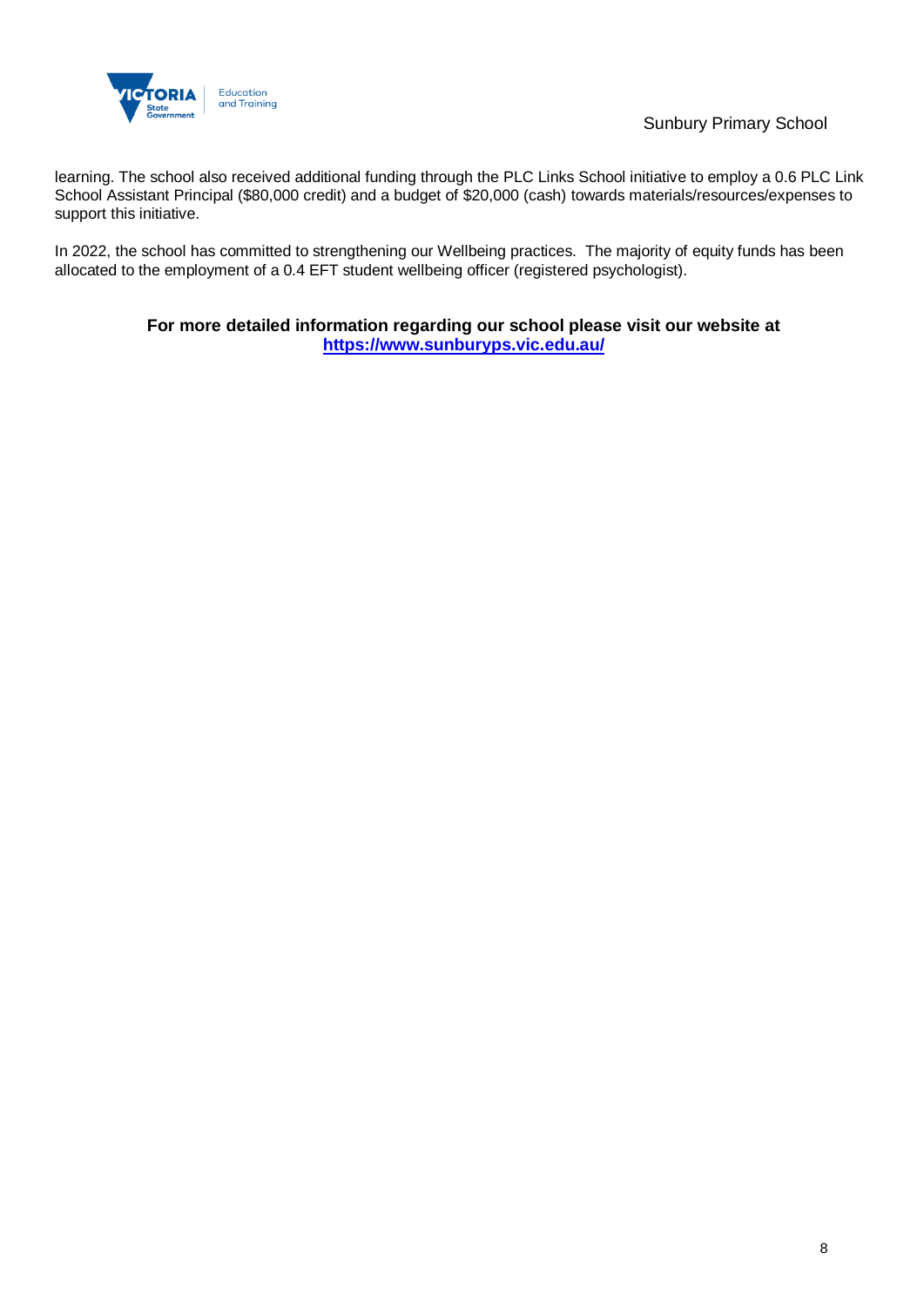

# **Performance Summary**

The Performance Summary for government schools provides an overview of how this school is contributing to the objectives of the Education State and how it compares to other Victorian government schools.

All schools work in partnership with their school community to improve outcomes for children and young people. Sharing this information with parents and the wider school community helps to support community engagement in student learning, a key priority of the Framework for Improving Student Outcomes.

Refer to the 'How to read the Annual Report' section for help on how to interpret this report.

## SCHOOL PROFILE

### **Enrolment Profile**

A total of 389 students were enrolled at this school in 2021, 203 female and 186 male.

4 percent of students had English as an additional language and 2 percent were Aboriginal or Torres Strait Islander.

### **Overall Socio-Economic Profile**

The overall school's socio-economic profile is based on the school's Student Family Occupation and Education index (SFOE).

SFOE is a measure of socio-educational disadvantage of a school, based on educational and employment characteristics of the parents/carers of students enrolled at the school. Possible SFOE band values are: Low, Low-Medium, Medium and High. A 'Low' band represents a low level of socio-educational disadvantage, a 'High' band represents a high level of socio-educational disadvantage.

This school's SFOE band value is: Low

### **Parent Satisfaction Summary**

The percent endorsement by parents on their school satisfaction level, as reported in the annual Parent Opinion Survey.

Percent endorsement indicates the percent of positive responses (agree or strongly agree) from parents who responded to the survey.



#### **School Staff Survey**

The percent endorsement by staff on School Climate, as reported in the annual School Staff Survey.

Percent endorsement indicates the percent of positive responses (agree or strongly agree) from staff who responded to the survey. Data is suppressed for schools with three or less respondents to the survey for confidentiality reasons.

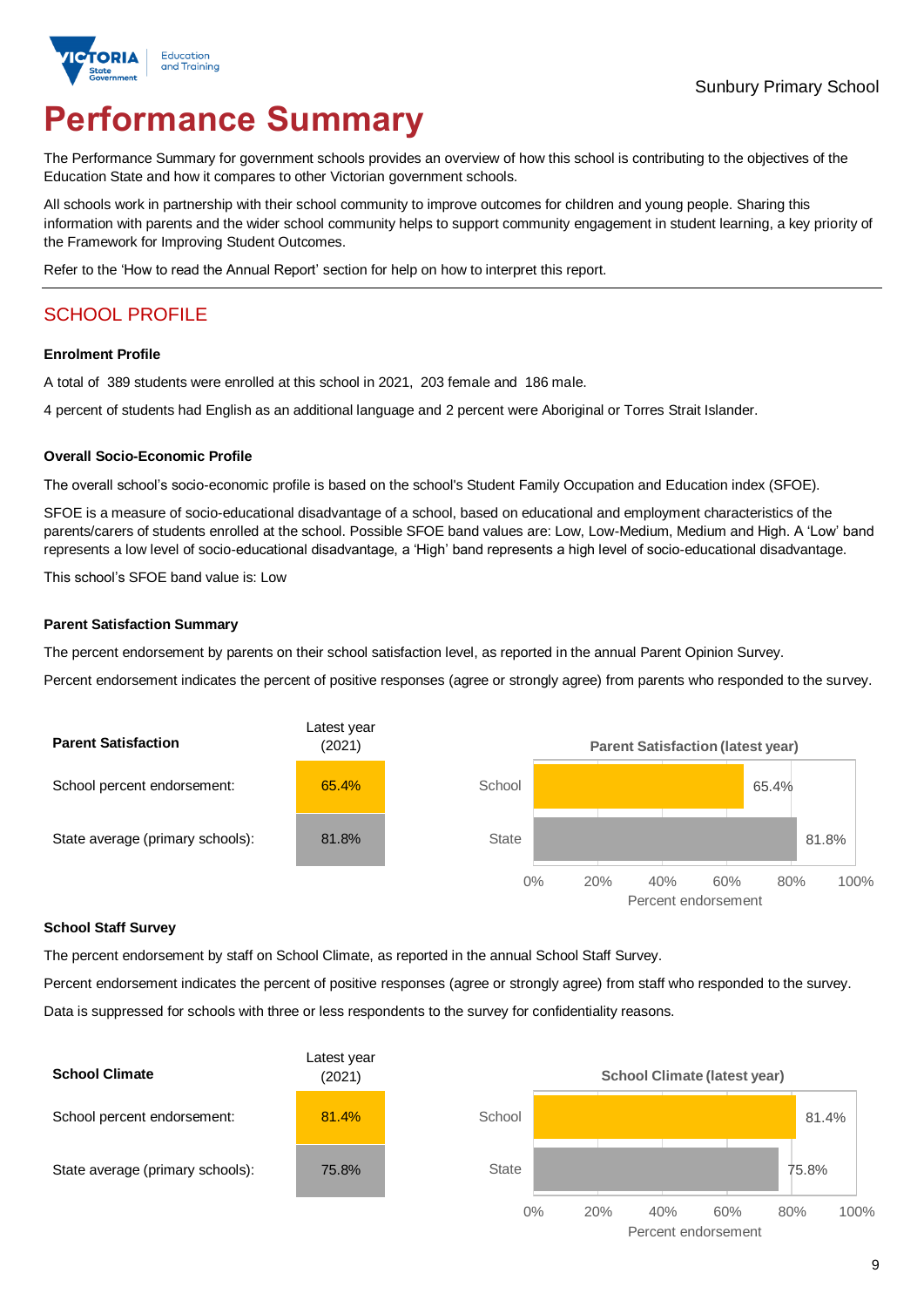

## ACHIEVEMENT

*Key: 'Similar Schools' are a group of Victorian government schools that are like this school, taking into account the school's socioeconomic background of students, the number of non-English speaking students and the size and location of the school.*

### **Teacher Judgement of student achievement**

Percentage of students working at or above age expected standards in English and Mathematics.





| <b>Mathematics</b><br>Years Prep to 6                             | Latest year<br>(2021) |
|-------------------------------------------------------------------|-----------------------|
| School percent of students at or above age<br>expected standards: | 91.1%                 |
| Similar Schools average:                                          | 88.9%                 |
| State average:                                                    | 84.9%                 |

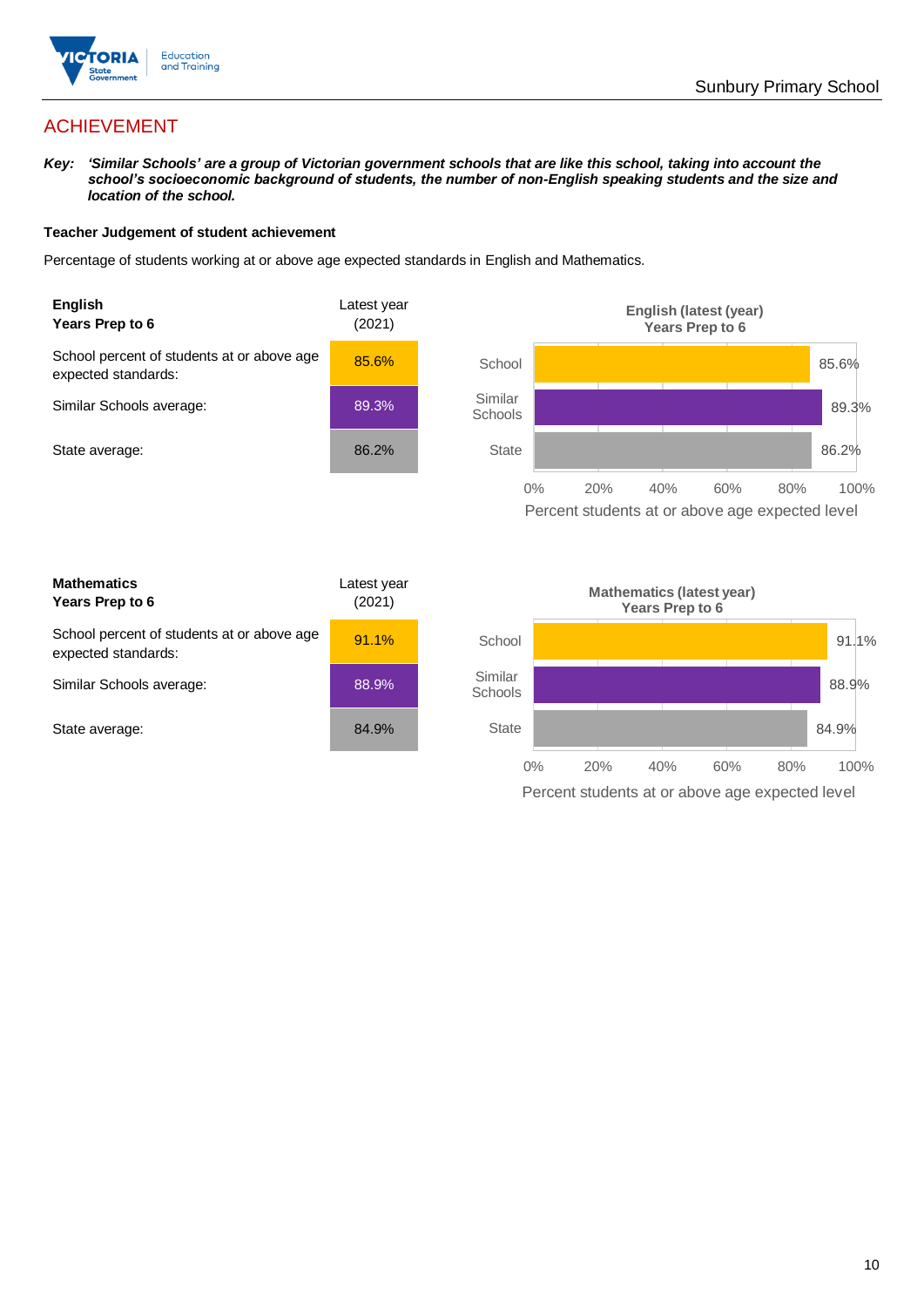

## ACHIEVEMENT (continued)

*Key: 'Similar Schools' are a group of Victorian government schools that are like this school, taking into account the school's socioeconomic background of students, the number of non-English speaking students and the size and location of the school.*

### **NAPLAN**

Percentage of students in the top three bands of testing in NAPLAN.

Note: NAPLAN tests were not conducted in 2020, hence the 4-year average is the average of 2018, 2019 and 2021 data.

| Reading<br>Year 3                                 | Latest year<br>(2021) | 4-year<br>average |                    | <b>NAPLAN Reading (latest year)</b><br>Year <sub>3</sub>                   |
|---------------------------------------------------|-----------------------|-------------------|--------------------|----------------------------------------------------------------------------|
| School percent of students in<br>top three bands: | 71.2%                 | 76.2%             | School             | 71.2%                                                                      |
| Similar Schools average:                          | 82.5%                 | 81.8%             | Similar<br>Schools | 82.5%                                                                      |
| State average:                                    | 76.9%                 | 76.5%             | <b>State</b>       | 76.9%                                                                      |
|                                                   |                       |                   | $0\%$              | 20%<br>40%<br>60%<br>100%<br>80%<br>Percent of students in top three bands |
| Reading<br>Year <sub>5</sub>                      | Latest year<br>(2021) | 4-year<br>average |                    | <b>NAPLAN Reading (latest year)</b><br>Year <sub>5</sub>                   |
| School percent of students in<br>top three bands: | 74.5%                 | 65.2%             | School             | 74.5%                                                                      |
| Similar Schools average:                          | 74.3%                 | 71.8%             | Similar<br>Schools | 74.3%                                                                      |
| State average:                                    | 70.4%                 | 67.7%             | <b>State</b>       | 70.4%                                                                      |
|                                                   |                       |                   | $0\%$              | 20%<br>40%<br>60%<br>80%<br>100%<br>Percent of students in top three bands |
| <b>Numeracy</b><br>Year <sub>3</sub>              | Latest year<br>(2021) | 4-year<br>average |                    | <b>NAPLAN Numeracy (latest year)</b><br>Year <sub>3</sub>                  |
| School percent of students in<br>top three bands: | 58.8%                 | 68.5%             | School             | 58.8%                                                                      |
| Similar Schools average:                          | 74.0%                 | 74.6%             | Similar<br>Schools | 74.0%                                                                      |
| State average:                                    | 67.6%                 | 69.1%             | <b>State</b>       | 67.6%                                                                      |
|                                                   |                       |                   | $0\%$              | 20%<br>40%<br>60%<br>80%<br>100%<br>Percent of students in top three bands |
| <b>Numeracy</b><br>Year 5                         | Latest year<br>(2021) | 4-year<br>average |                    | <b>NAPLAN Numeracy (latest year)</b><br>Year 5                             |
| School percent of students in<br>top three bands: | 69.6%                 | 59.7%             | School             | 69.6%                                                                      |
| Similar Schools average:                          | 62.6%                 | 61.2%             | Similar<br>Schools | 62.6%                                                                      |
| State average:                                    | 61.6%                 | 60.0%             | <b>State</b>       | 61.6%                                                                      |
|                                                   |                       |                   | $0\%$              | 20%<br>40%<br>60%<br>80%<br>100%                                           |

11

Percent of students in top three bands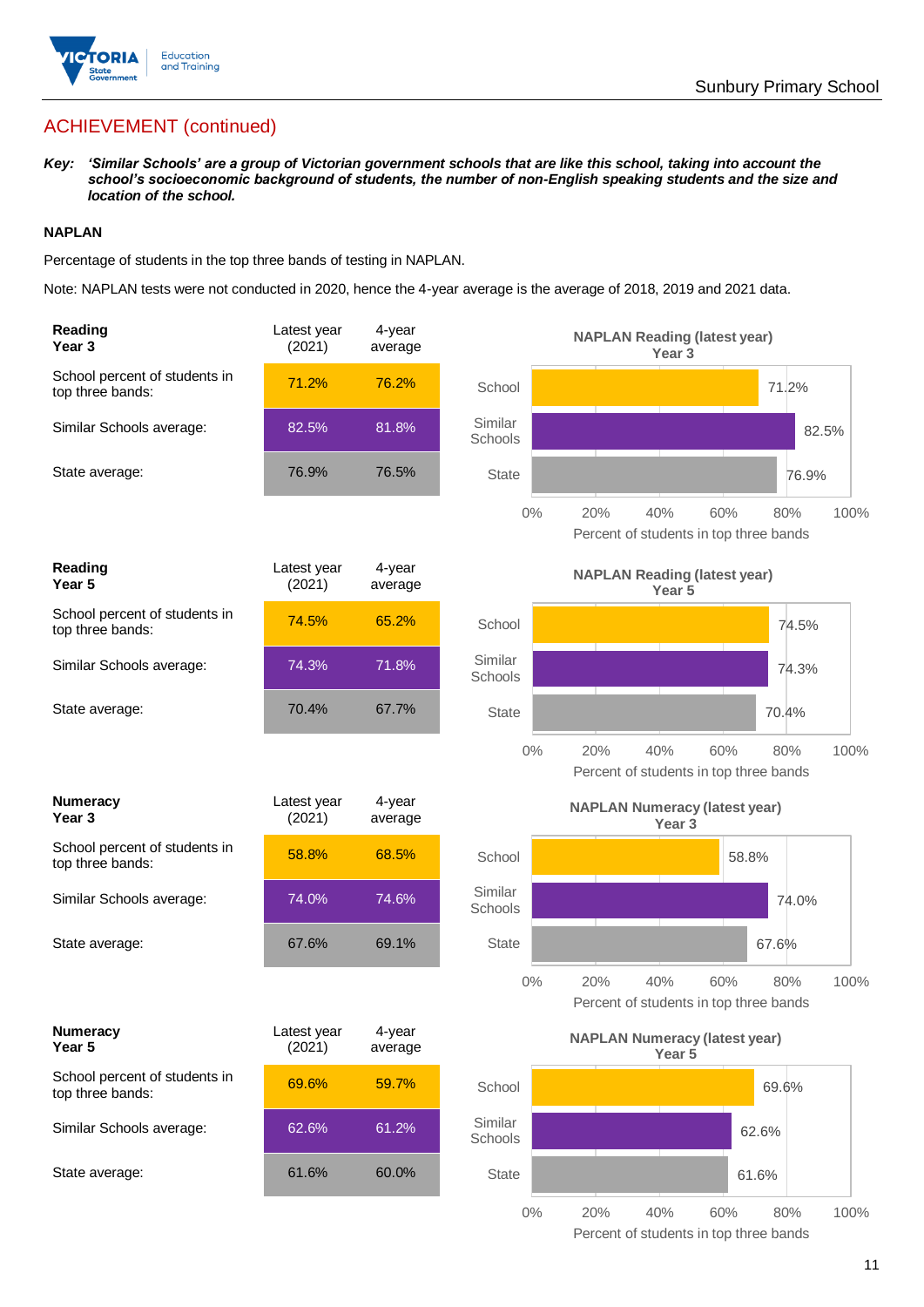

## ACHIEVEMENT (continued)

### **NAPLAN Learning Gain**

NAPLAN learning gain is determined by comparing a student's current year result relative to the results of all 'similar' Victorian students (i.e., students in all sectors in the same year level who had the same score two years prior). If the current year result is in the top 25 percent, their gain level is categorised as 'High'; middle 50 percent is 'Medium'; bottom 25 percent is 'Low'.

### **Learning Gain Year 3 (2019) to Year 5 (2021)**

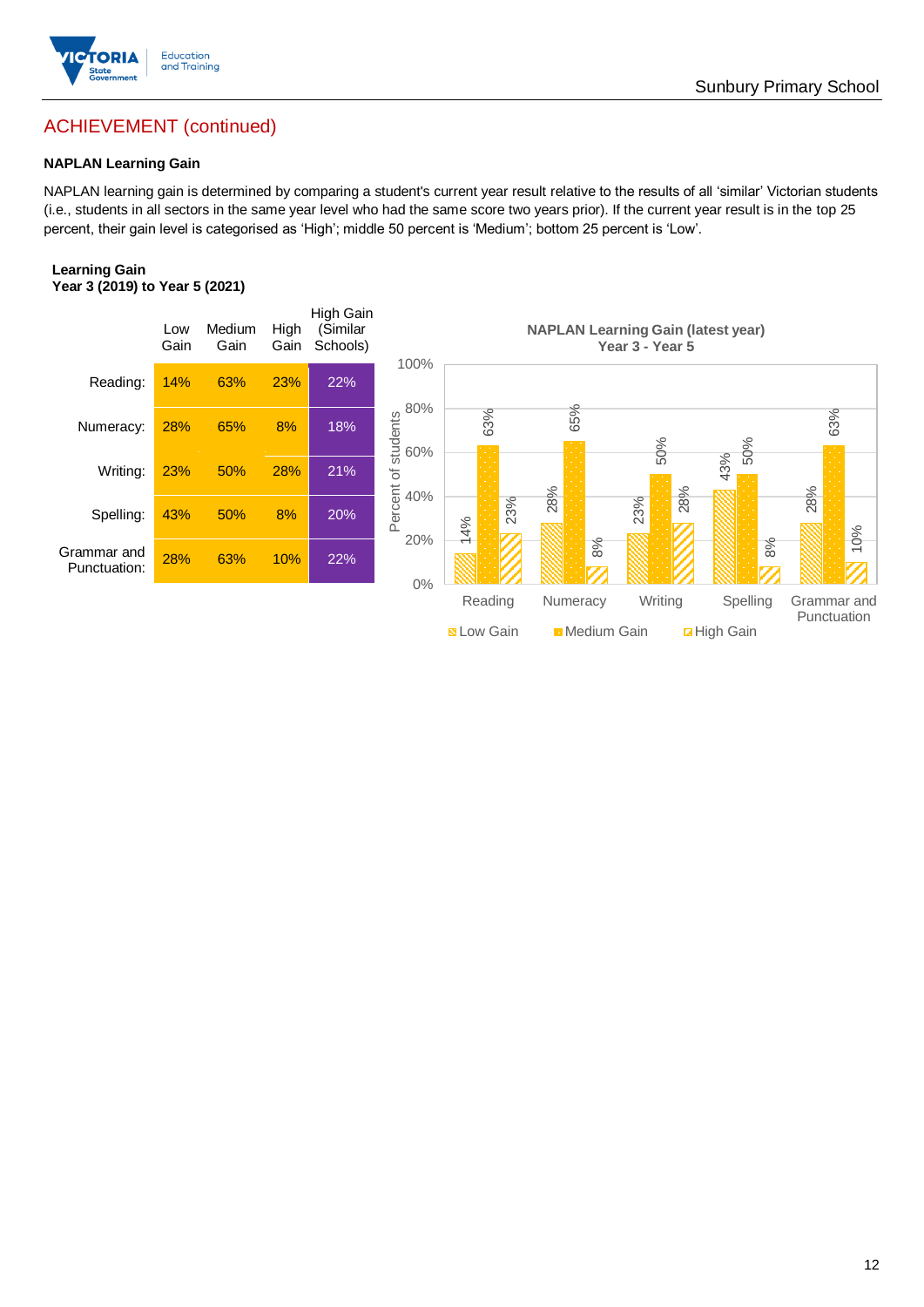

## ENGAGEMENT

*Key: 'Similar Schools' are a group of Victorian government schools that are like this school, taking into account the school's socioeconomic background of students, the number of non-English speaking students and the size and location of the school.*

### **Average Number of Student Absence Days**

Absence from school can impact on students' learning. Common reasons for non-attendance include illness and extended family holidays. Absence and attendance data in 2020 and 2021 may have been influenced by COVID-19.



### **Attendance Rate (latest year)**

|                                             | Prep | Year 1 | Year 2 | Year 3 | Year 4 | Year 5 | Year 6 |
|---------------------------------------------|------|--------|--------|--------|--------|--------|--------|
| Attendance Rate by year level<br>$(2021)$ : | 89%  | 93%    | 91%    | 91%    | 90%    | 90%    | 90%    |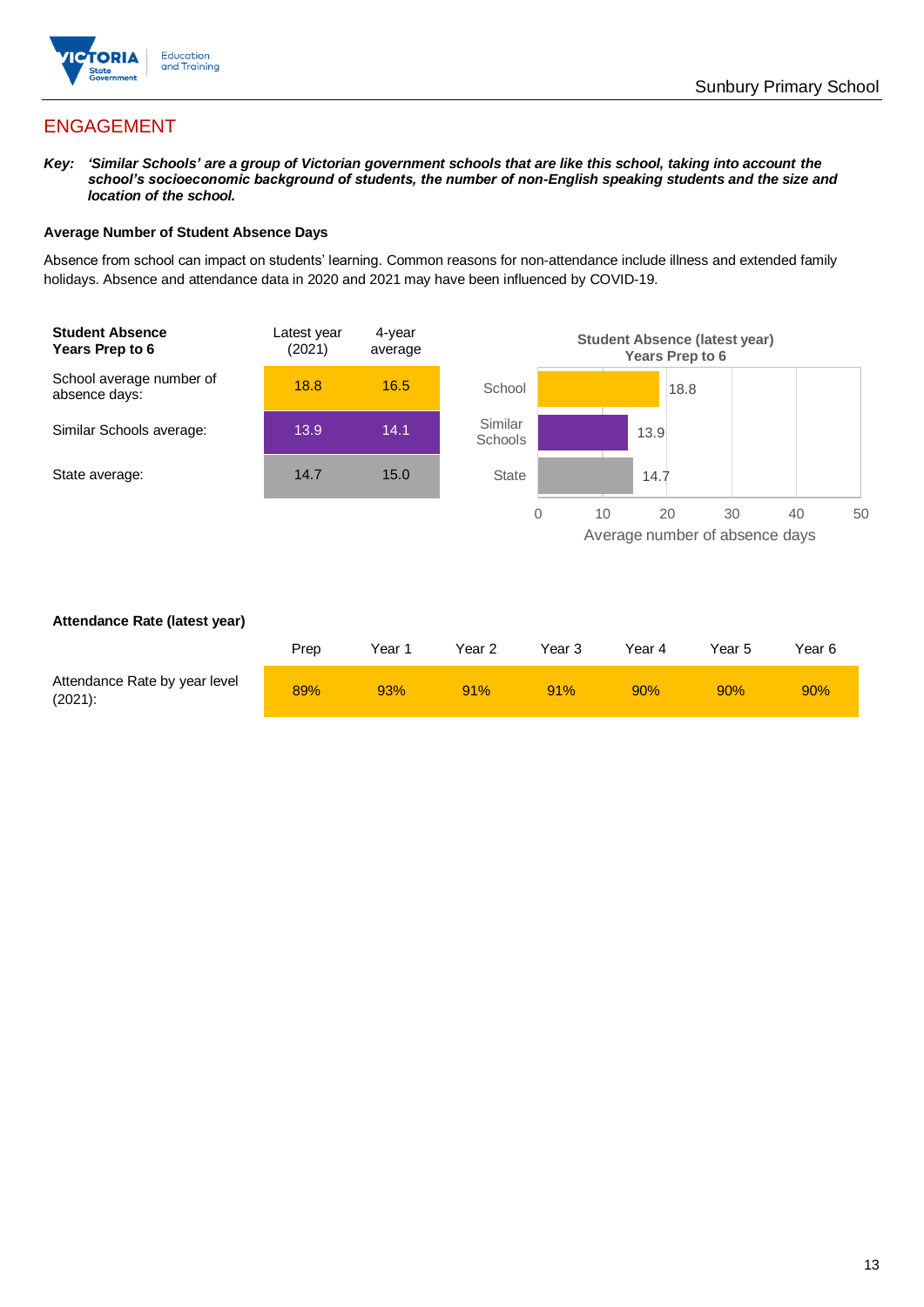

## **WELLBEING**

*Key: 'Similar Schools' are a group of Victorian government schools that are like this school, taking into account the*  school's socioeconomic background of students, the number of non-English speaking students and the size and *location of the school.*

### **Student Attitudes to School – Sense of Connectedness**

The percent endorsement on Sense of Connectedness factor, as reported in the Attitudes to School Survey completed annually by Victorian government school students, indicates the percent of positive responses (agree or strongly agree).



*Due to lower participation rates, differences in the timing of the survey/length of survey period and the general impact of Covid19 across 2020 and 2021, data are often not comparable with previous years or within similar school groups. Care should be taken when interpreting these results.*



### **Student Attitudes to School – Management of Bullying**

The percent endorsement on Management of Bullying factor, as reported in the Attitudes to School Survey completed annually by Victorian government school students, indicates the percent of positive responses (agree or strongly agree).

| <b>Management of Bullying</b><br>Years 4 to 6 | Latest year<br>(2021) | 4-year<br>average |  |
|-----------------------------------------------|-----------------------|-------------------|--|
| School percent endorsement:                   | 77.7%                 | 78.4%             |  |
| Similar Schools average:                      | 78.9%                 | 80.3%             |  |
| State average:                                | 78.4%                 | 79.7%             |  |

*Due to lower participation rates, differences in the timing of the survey/length of survey period and the general impact of Covid19 across 2020 and 2021, data are often not comparable with previous years or within similar school groups. Care should be taken when interpreting these results.*

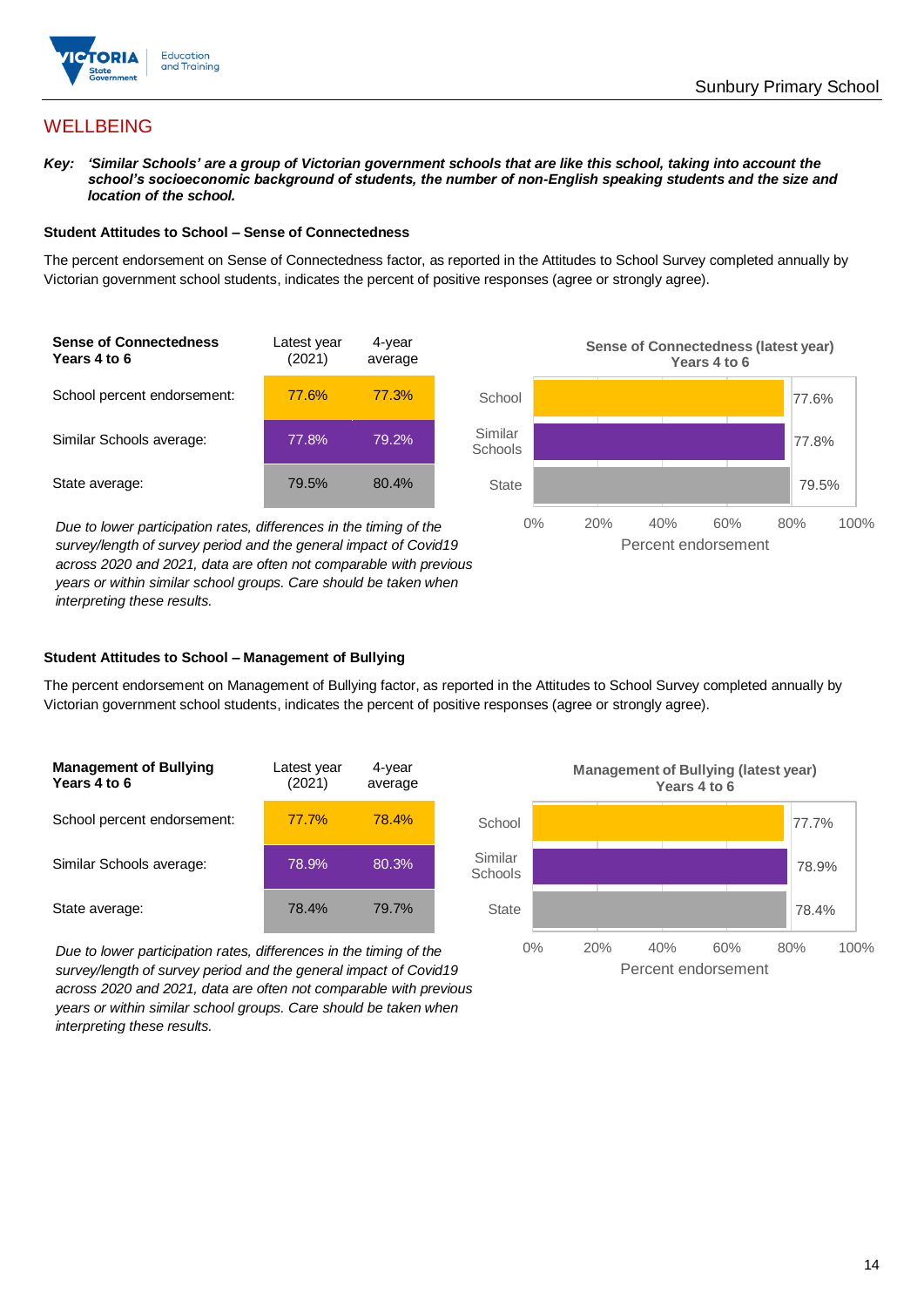

# **Financial Performance and Position**

FINANCIAL PERFORMANCE - OPERATING STATEMENT SUMMARY FOR THE YEAR ENDING 31 DECEMBER, 2021

| <b>Revenue</b>                  | <b>Actual</b> |
|---------------------------------|---------------|
| <b>Student Resource Package</b> | \$3,241,109   |
| Government Provided DET Grants  | \$498,276     |
| Government Grants Commonwealth  | \$2,400       |
| <b>Government Grants State</b>  | \$0           |
| <b>Revenue Other</b>            | \$16,139      |
| <b>Locally Raised Funds</b>     | \$188,730     |
| <b>Capital Grants</b>           | \$0           |
| <b>Total Operating Revenue</b>  | \$3,946,653   |

| Equity <sup>1</sup>                                 | <b>Actual</b> |
|-----------------------------------------------------|---------------|
| Equity (Social Disadvantage)                        | \$28,024      |
| Equity (Catch Up)                                   | \$0           |
| <b>Transition Funding</b>                           | \$0           |
| Equity (Social Disadvantage – Extraordinary Growth) | \$0           |
| <b>Equity Total</b>                                 | \$28,024      |

| <b>Expenditure</b>                    | <b>Actual</b> |
|---------------------------------------|---------------|
| Student Resource Package <sup>2</sup> | \$3,236,419   |
| Adjustments                           | \$0           |
| <b>Books &amp; Publications</b>       | \$1,057       |
| Camps/Excursions/Activities           | \$58,497      |
| <b>Communication Costs</b>            | \$9,011       |
| Consumables                           | \$61,216      |
| Miscellaneous Expense <sup>3</sup>    | \$22,298      |
| <b>Professional Development</b>       | \$10,293      |
| Equipment/Maintenance/Hire            | \$153,895     |
| <b>Property Services</b>              | \$78,061      |
| Salaries & Allowances <sup>4</sup>    | \$18,883      |
| <b>Support Services</b>               | \$113,843     |
| Trading & Fundraising                 | \$22,489      |
| Motor Vehicle Expenses                | \$0           |
| <b>Travel &amp; Subsistence</b>       | \$0           |
| <b>Utilities</b>                      | \$41,171      |
| <b>Total Operating Expenditure</b>    | \$3,827,131   |
| <b>Net Operating Surplus/-Deficit</b> | \$119,521     |
| <b>Asset Acquisitions</b>             | \$22,386      |

(1) The equity funding reported above is a subset of the overall revenue reported by the school.

(2) Student Resource Package Expenditure figures are as of 24 Feb 2022 and are subject to change during the reconciliation process.

(3) Miscellaneous Expenses include bank charges, administration expenses, insurance and taxation charges.

(4) Salaries and Allowances refers to school-level payroll.